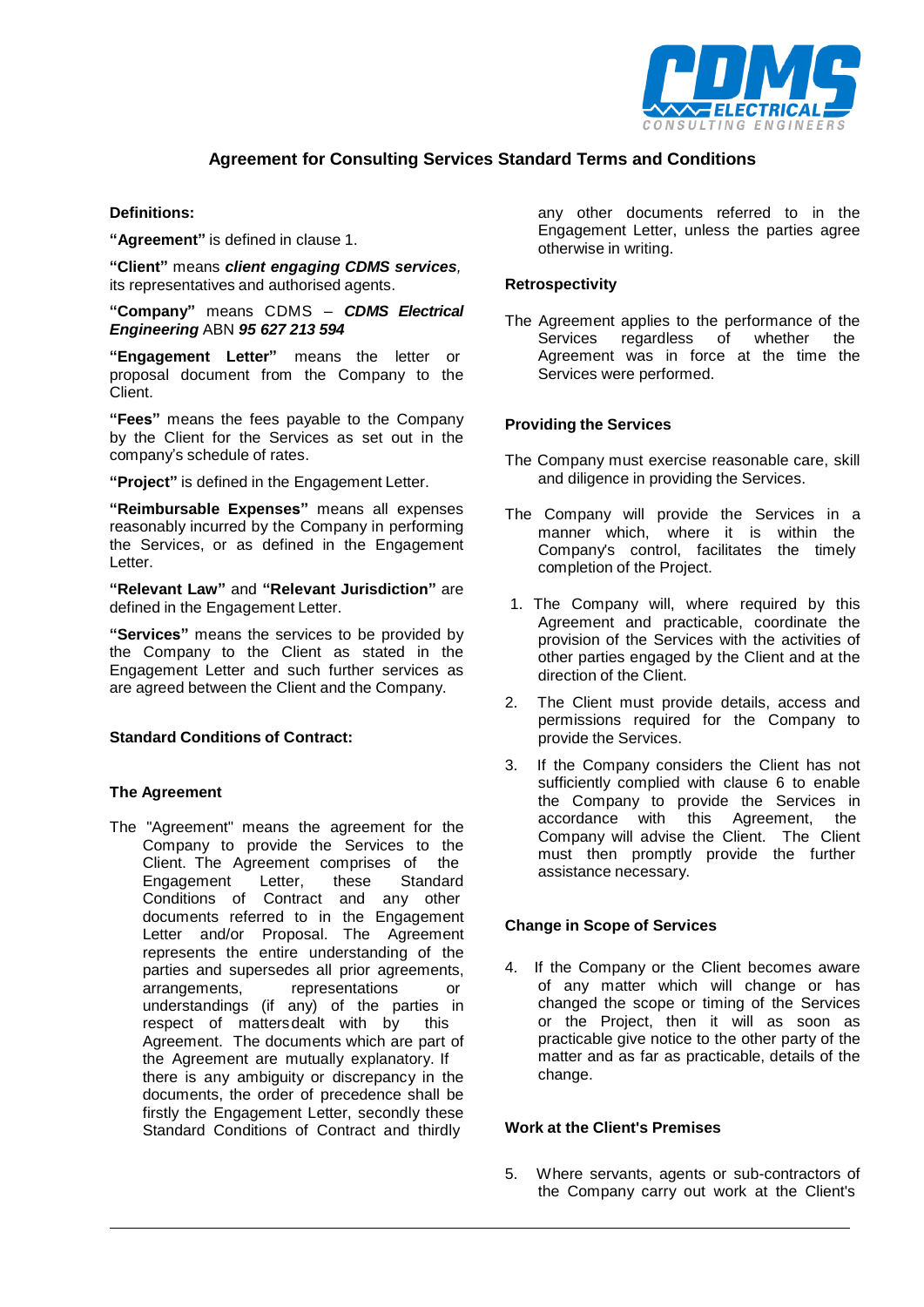

premises, the Company, its servants, agents or sub-contractors carrying out work at the Client's premises will comply with any reasonable direction of the Client regarding occupational health and safety. The Client must maintain at those premises the safety procedures, equipment and standards necessary to comply with any Relevant Law and to ensure a safe workplace. For that purpose any servants,agents or subcontractors of the Company are deemed to be under the control of the Client. The Client is fully responsible for, and must indemnify and hold harmless the Company against any claim, loss or damage of any kind whether for breach of contract or statutory duty, negligence or otherwise, arising in any way out of the failure of the Client to comply with the requirements of this paragraph.

Where servants, agents or sub-contractors of direction of the Client, the Client will be fully responsible for, and must indemnify and hold harmless the Company against any claim, loss or damage of any kind, whether arising in contract, in tort, in equity or by statute connected in any way with the Services, Project or relationship established by this Agreement, in respect of the acts or omissions of the Company, its servants, agents or sub-contractors.

#### **Rectification Work**

6. Notwithstanding any other clause of this Agreement, the liability of the Company in respect of any claim arising out of or in connection with the Services, the Project or the relationship established by this Agreement, whether arising in contract, in tort, in equity or by statute is limited to the the Agreement of any part of the Services which is shown to be deficient.

#### **Services provided for Exclusive Benefit of Client**

7. The Services are provided for the exclusive benefit of the Client and the Company accepts no liability to any person other than the Client in respect of any claim arising out of or in connection with the Services, the Project or any relationship established by this Agreement whether arising in contract in tort, in equity or by statute. If the Client allows any third party to enjoy the benefit of the Services, the Client will be fully responsible for, and must indemnify and hold harmless the

Company against any claim by that third party arising out of or in connection with the Services, the Project or any relationship established by this Agreement, whether arising in contract, in tort, in equity or by statute.

#### **Mutual Limitations of Liability**

8. Notwithstanding any other clause of this Agreement, the liability of the Client and the Company to each other must be reduced proportionately to the extent that a breach of contract, the failure to comply with a Relevant Law, or the negligent act or omission of a party or its consultants, agents or other contractors contributed to the loss, damage, costs, claims, liability, expense, outgoing or payment incurred by the other party*.*

the Company carry out work under the 9. Notwithstanding any other clause of this Agreement, neither Party is liable to the other under this Agreement, in tort, in contract, in equity, by operation of statute or otherwise for any kind of:

- (a) indirect or consequential loss or damage;
- (b) loss of opportunity;
- (c) loss of revenue;
- (d) loss of profit or anticipated profit;
- (e) loss of contracts;
- (f) loss of goodwill;
- (g) loss arising from business interruption; or
- (h) liability arising out of or in connection with pollution or contamination;

arising out of or in connection with this Agreement incurred or suffered by a party, or any other person.

#### **Insurance**

repetition by the Company in accordance with 10. The Company and the Client must each have insurance cover for any loss or damage in adequate amounts and for the risks each bears under this Agreement as required by statute or otherwise as is reasonable in the circumstances. The Company and the Client must each have a Public Liability insurance policy for an amount adequate to cover any risk that party bears under this Agreement.

### **Force Majeure**

11. If the Company or the Client become unable in part or whole to perform this Agreement as a result of force majeure it must promptly notify the other party and suspend performance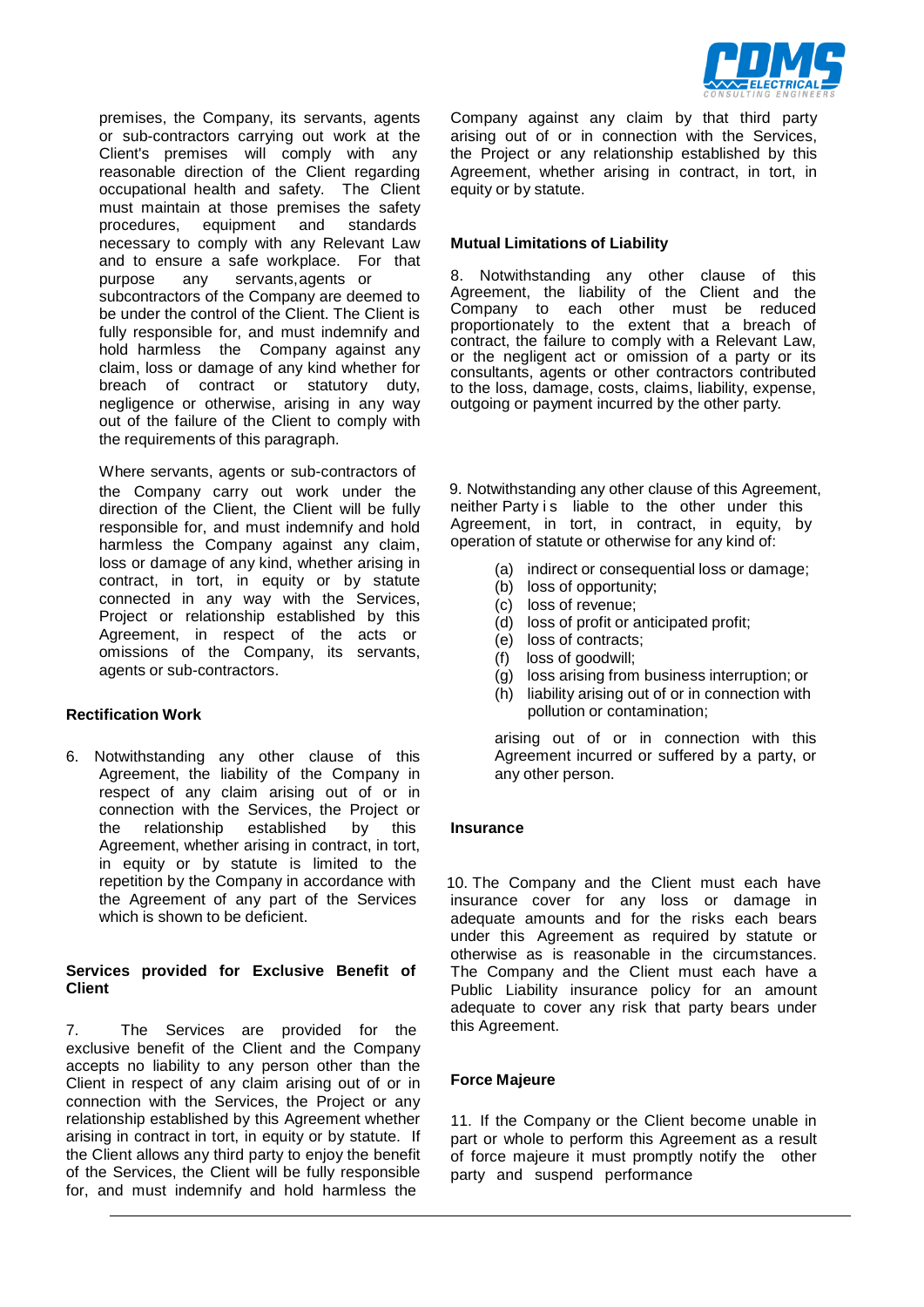

under this Agreement (other than under clauses 16, 17 and 18) while the force majeure continues and resume performance as soon as practicable.

# **Confidential Information**

- 12. (a) "Confidential Information" means all information which, by its nature or by the circumstances of its disclosure, is or could reasonably be expected to be regarded as confidential to a party and includes concepts, technical and operational information owned or used by a party and details of any clients, customers or suppliers of a party.
	- (b) The Company must not disclose, or allow to be disclosed to any person, any of the Confidential Information of the Client without the prior written consent of the Client.
	- (c) The Client must not disclose, or allow to be disclosed to any person, any of the Confidential Information of the Company without the prior written consent of the Company.
	- (d) The Company must only use Confidential Information for the purpose for which it was disclosed and must not make use of Confidential Information or any part of it to the competitive disadvantage of the Client.
	- (e) The Client must only use Confidential Information for the purpose for which it was disclosed and must not make use of Confidential Information or any part of it to the competitive disadvantage of the Company.
	- (f) The Company shall be entitled to retain a copy of all documents related to the Project for its records, subject to its continuing obligations under this clause.

### **Intellectual Property**

- 13. (a) "**Intellectual Property**" means any concept, product or process developed, discovered or used by the Company in the course of providing the services, and copyright in all drawings, specifications, software and other documents provided by the Company.
	- (b) The Client is entitled to a royalty free license to use the Intellectual Property in connection with the Services only,

subject to the Company receiving full payment for the Services.

- (c) Intellectual Property remains the property of the Company. Property must not be disclosed to third parties without the Company's permission. The supply or use of any of the Intellectual Property prior to full payment being made to the Company does not imply granting of a license for its use.
- (d) Subject to clauses 8 and 9, the Company warrants to the Client that any document, material or design provided by the Company does not infringe the Intellectual Property rights of any third party and indemnifies the Client against breach of that warranty. Subject to clauses 8 and 9, the Client warrants to the Company that any document, material or design provided by the Client does not infringe the Intellectual Property rights of any third party and indemnifies the Company against breach of that warranty.

## **Duration of Agreement**

- 14. Subject to clause 16, the Agreement continues until completion of the Services unless either party gives at least 7 days' notice in writing to the other Party to terminate this Agreement. If the Agreement is terminated by the Client for any reason other than the default of the Company or by the Company for the default of the Client, then the Client shall (without prejudice to the Company's accrued rights) pay to the Company all Fees due together with reimbursement of any costs and expenses incurred in contemplation of it providing the Services. If the Client terminates the Agreement as a result of a default of the Company, then the Client shall pay the Company all Fees due. Where Fees are payable other than on an hourly rate basis the Fees payable pursuant to this clause shall be calculated on a pro rata basis up to and including the date of termination.
- 15. Subject to clauses 15 and 19(ii), each party must continue to perform its obligations under this Agreement until the date of termination. Clauses 5, 6, 7, 8, 9, 12, 13, 19(i), 25 and 26 survive the termination of this Agreement for whatever reason.

16. If: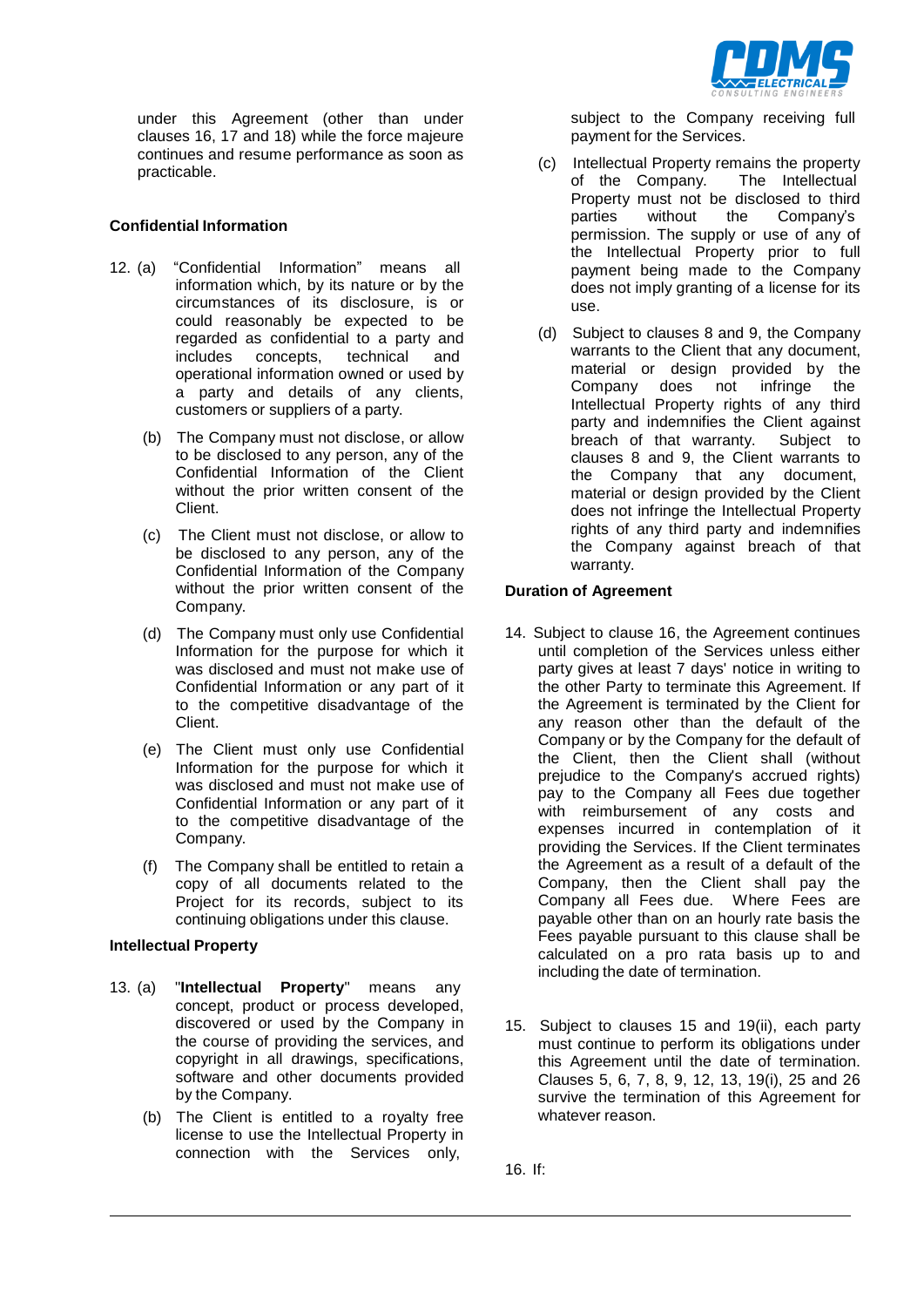

- (a) in respect of all or part of the business or assets of either the Company or the Client:
	- (i) a liquidator or provisional liquidator is appointed;
	- (ii) A receiver, receiver and manager, trustee, controller, official manager or similar officer is appointed;
	- (iii) An administrator is appointed, whether under Part 5.3A of the Corporations Law or otherwise; or
	- (iv) An application is made for the appointment of an administrator, liquidator or provisional liquidator; or
- (b) either the Company or the Client:
	- (i) is unable to pay its debts as and when they fall due;
	- (ii) is insolvent or presumed to be insolvent under any law; or
	- (iii) is an insolvent under administration as defined in section 9 of the Corporations Law or an action is taken which could result in that event; or
- (c) either the Company or the Client commits a substantial breach of this Agreement;

Then the other party may immediately terminate the Agreement by giving written notice.

### **Fees and Payment**

- 17. The Fees are calculated for performance of the Services. If:
	- (a) the Company is required to perform services different or additional to those specified in the Engagement Letter as the Services; or
	- (b) the nature of the Services changes; or
	- (c) the cost associated with the provision of the Services is increased due to the imposition of, or increase in, the amount of any government tax, fee or charge; or
	- (d) the Services are suspended other than by reason of breach by the Company;

The Company will be entitled to an additional fee agreed between the Client and the

Company or, if no agreement is reached, then as reasonably determined, by the Company.

- 18. The Company may submit invoices to the Client for payment of its Hourly Fees, Administration Charge (5% of hourly fees) and Reimbursable Expenses (charged at plus 10%) at monthly intervals on the last day of each month and at the completion of the Services. Invoices must be supported with evidence to the Client's satisfaction substantiating the amounts claimed in the invoice. Payment of the amount referred to in an invoice is due within 30 days of the date of the invoice. .
- 19. If the Client does not pay the amount of the invoice when it is due the Company is entitled to:
	- i) charge interest to the Client at the rate of 1.25% per month from the date of the invoice until the date of payment in full; and
	- ii) Suspend the provision of the Services until the date of payment in full.
- 20.If the Client disputes any part of any invoice submitted by the Company, the Client must pay the undisputed balance in full. In the event that any part of a disputed amount is subsequently agreed or determined to be due, the Client must pay interest in accordance with clause 19(i) on the amount withheld.
- 21. The Company may include in an invoice and recover from the client, in addition to the Fees and Reimbursable Expenses, the amount of GST lawfully required to be remitted by the Company in relation to the Services.

#### **No Assignment**

22. Neither the Company nor the Client may assign its respective rights and obligations under this Agreement without the written consent of the other party.

### **Direct Engagement**

23. No company employee or representative may undertake work directly for a client or any related or associated business of the client whilst performing the engaged services or